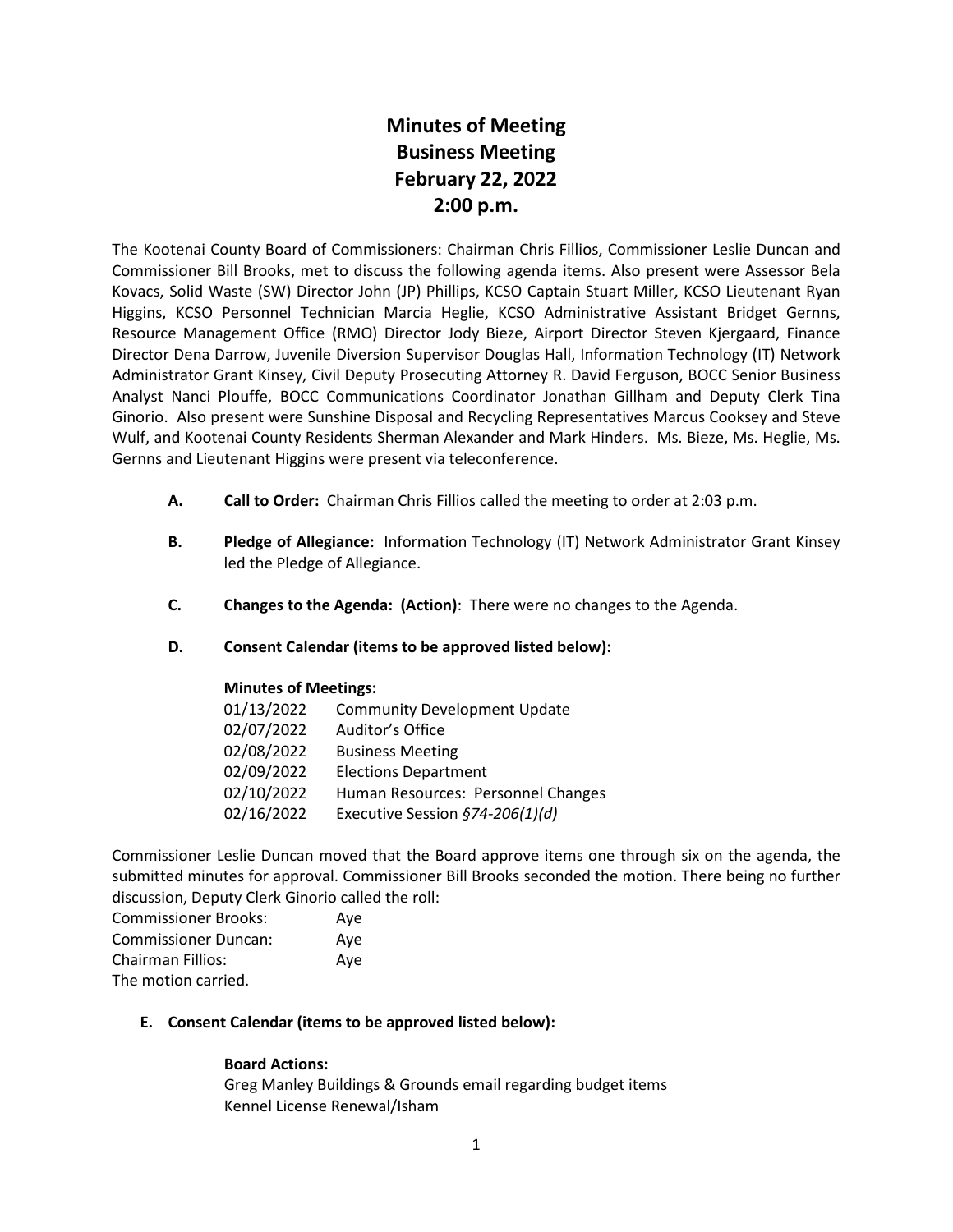# Human Resources PAF/SCF Report for FY22 PP05 Week 1 BOCC Signatures for Indigent Cases: 02/10/2022 – 02/16/2022

Commissioner Duncan moved that the Board approve items seven through ten as part of the Consent Calendar. Commissioner Brooks seconded the motion. There being no further discussion, Deputy Clerk Ginorio called the roll:

| <b>Commissioner Brooks:</b> | Aye |
|-----------------------------|-----|
| <b>Commissioner Duncan:</b> | Aye |
| Chairman Fillios:           | Aye |
| The motion carried.         |     |

# **F. Payables List (Action):**

Commissioner Duncan moved that the Board accept the Payables List for the week of February 14, 2022 through February 18, 2022 in the amount of \$711,196.87, with no jury payments. Commissioner Brooks seconded the motion. There being no further discussion, Deputy Clerk Ginorio called the roll:

| Commissioner Brooks: | Ave |
|----------------------|-----|
| Commissioner Duncan: | Ave |
| Chairman Fillios:    | Ave |
| The motion carried.  |     |

# **G. Business:**

# **Bid Opening/Bid #2022-02/Bid Opening/Rural System Collection Services/Solid Waste (Action)**

Commissioner Duncan stated that two bids had been received for Rural System Collection Services.

- Coeur d'Alene Garbage for a total annual cost of \$825,000.
- Sunshine Disposal and Recycling for a total annual cost of \$573,900.

Commissioner Duncan moved that the Board acknowledge receipt of the bids and that they be sent to Legal and to Solid Waste for review. Commissioner Brooks seconded the motion. There being no further discussion, Deputy Clerk Ginorio called the roll:

Commissioner Brooks: Aye Commissioner Duncan: Aye Chairman Fillios: Aye The motion carried.

### **Financial/Budget: Request to Purchase Equipment/Solid Waste (Action)**

Solid Waste (SW) Director John (JP) Phillips requested the Board's approval to purchase a used six wheel drive articulated haul truck. He noted that SW had budgeted funds for this. He said that quotes were solicited from Volvo, John Deere and Caterpillar and that they had decided on a 2019 John Deere 310E as the best option. He said the price would be \$309,025, less than the budgeted amount of \$400,000 and well below the price of a new one, which would be over \$550,000.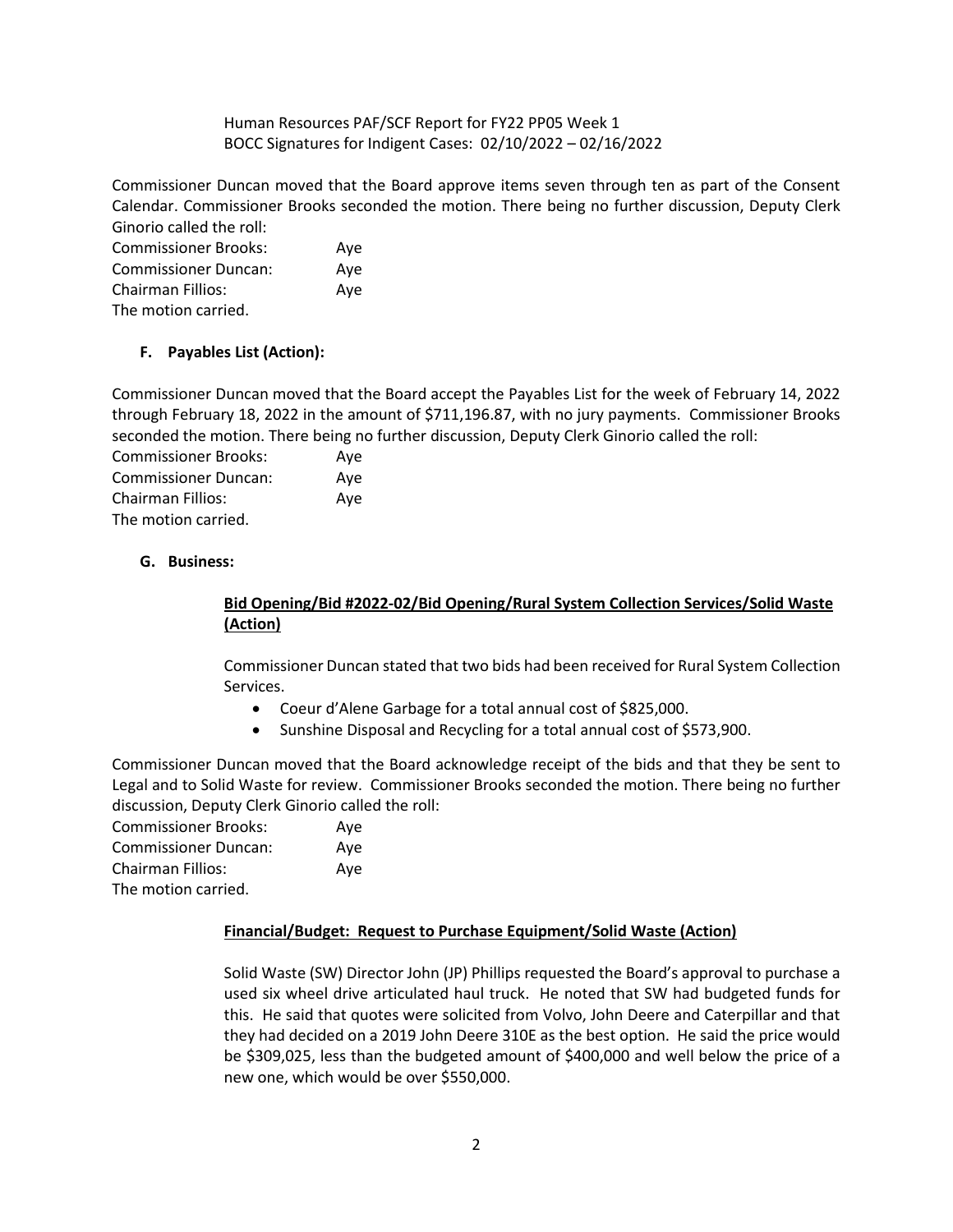Mr. Phillips stated that Civil Deputy Prosecuting Attorney Jamila Holmes had reviewed SW's procedure and confirmed that they had taken the appropriate steps in purchasing the used vehicle.

Commissioner Brooks moved that the Board approve Solid Waste's request to purchase equipment. Commissioner Duncan seconded the motion. There being no further discussion, Deputy Clerk Ginorio called the roll:

Commissioner Brooks: Aye Commissioner Duncan: Aye Chairman Fillios: Aye The motion carried.

Mr. Phillips and Sunshine Disposal and Recycling Representatives Marcus Cooksey and Steve Wulf exited the meeting at 2:09 p.m.

### **T-Hanger Lease AAL-2022-450/Dale Orth/Airport (Action)**

Airport Director Steven Kjergaard requested the Board's approval of a T-Hanger Lease with Dale Orth for \$4,200 per year.

Commissioner Duncan moved that the Board approve T-Hangar Lease AAL-2022-450 with Dale Orth. Commissioner Brooks seconded the motion. There being no further discussion, Deputy Clerk Ginorio called the roll:

Commissioner Brooks: Aye Commissioner Duncan: Aye Chairman Fillios: Aye The motion carried.

### **T-Hanger Lease AAL-2022-350/LaDonna Beaumont/Airport (Action)**

Mr. Kjergaard requested the Board's approval of a T-Hanger lease with LaDonna Beaumont for \$4,200 per year.

Commissioner Brooks moved that the Board approve T-Hanger Lease AAL-2022-350 between LaDonna Beaumont and the Airport. Commissioner Duncan seconded the motion. There being no further discussion, Deputy Clerk Ginorio called the roll:

| <b>Commissioner Brooks:</b> | Ave |
|-----------------------------|-----|
| Commissioner Duncan:        | Ave |
| Chairman Fillios:           | Ave |
| The motion carried.         |     |

# **Development and Ground Lease AAL-2022-800 New Hangar/Symmetry Solutions, LLC/ Airport (Action)**

Mr. Kjergaard requested the Board's approval of a new Development and Ground Lease for Symmetry Solutions, LLC for \$3,840.20 per year.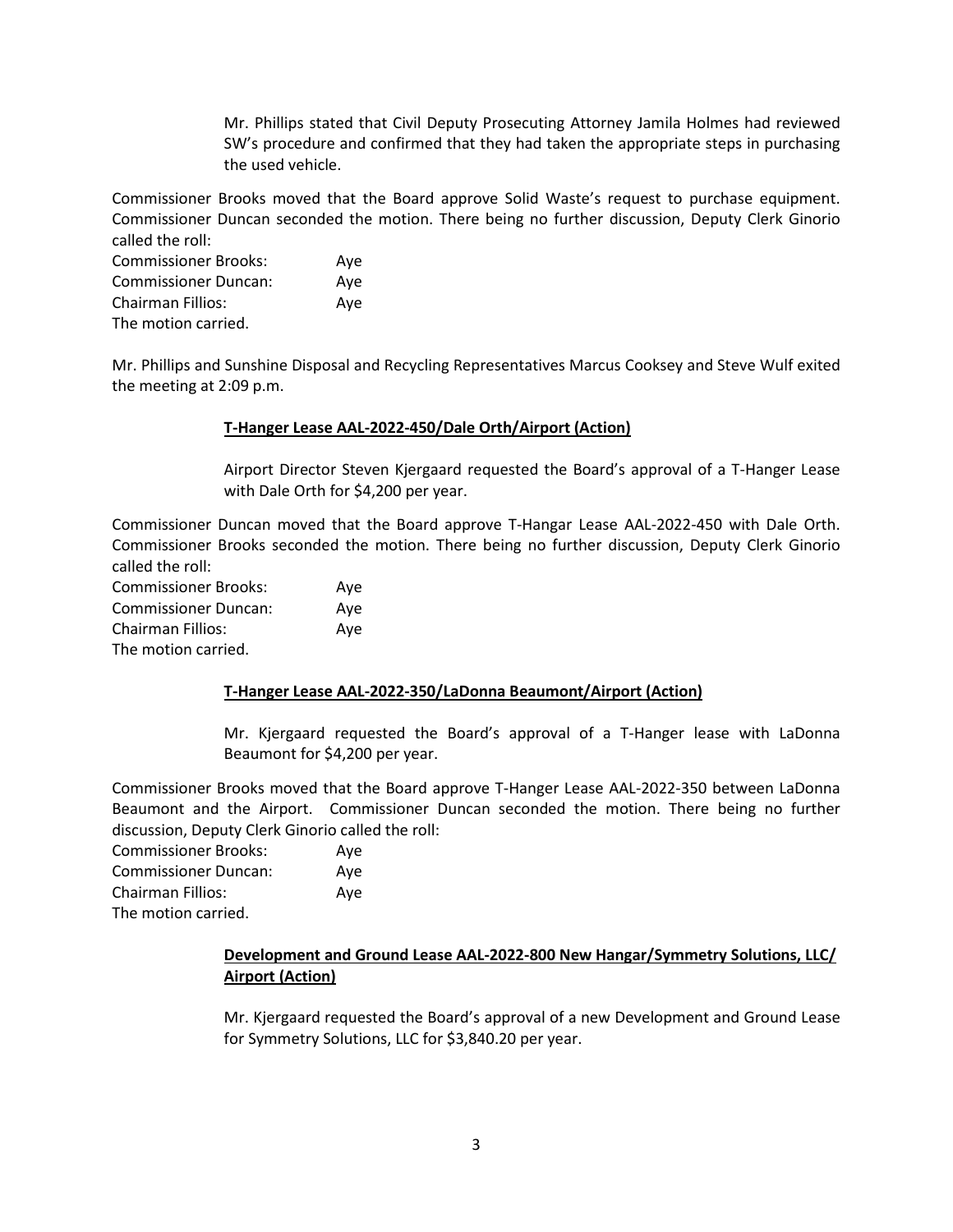Commissioner Duncan moved that the Board approve the Development and Ground Lease AAL-2022-800, for a new hangar, with Symmetry Solutions, LLC.. Commissioner Brooks seconded the motion. There being no further discussion, Deputy Clerk Ginorio called the roll:

| <b>Commissioner Brooks:</b> | Aye |
|-----------------------------|-----|
| <b>Commissioner Duncan:</b> | Aye |
| Chairman Fillios:           | Ave |
| The motion carried.         |     |

### **Memorandum of Understanding/BNSF/911 (Action)**

**Memorandum of Understanding/Harrison Community Ambulance/911 (Action)**

**Memorandum of Understanding/Kootenai County Public Transportation/911 (Action)**

**Memorandum of Understanding/Benewah Community Hospital/911 (Action)**

**Memorandum of Understanding/North Idaho Advance Care Hospital/911 (Action)**

**Memorandum of Understanding/Shoshone Medical Center/911 (Action)**

**Memorandum of Understanding/Kootenai County AMP/911 (Action)**

**Renewal of MOU's/North Idaho Day Surgery DBA NW Specialty/911 (Action)**

KCSO Lieutenant Ryan Higgins requested the Board's approval of eight Memorandums of Understanding (MOU) for access to the radio system.

Commissioner Duncan suggested that agenda items seventeen through twenty-four be combined in a single motion, since they were all for the same type of MOU.

No objections were voiced.

Commissioner Duncan moved that the Board approve the Memorandums of Understanding with 911: BNSF (Burlington Northern Santa Fe Corporation), Harrison Community Ambulance, Kootenai County Public Transportation, Benewah Community Hospital, North Idaho Advance Care Hospital, Shoshone Medical Center, Kootenai County AMP (Adult Misdemeanor Probation) and North Idaho Day Surgery DBA NW Specialty. Commissioner Brooks seconded the motion. There being no further discussion, Deputy Clerk Ginorio called the roll:

| <b>Commissioner Brooks:</b> | Aye |
|-----------------------------|-----|
| <b>Commissioner Duncan:</b> | Ave |
| Chairman Fillios:           | Aye |
| The motion carried.         |     |

# **H&H Printer Maintenance Agreements/H&H Document Management Systems/Information Technology (Action)**

Information Technology (IT) Network Administrator Grant Kinsey requested the Board's approval of printer maintenance agreements with H & H Document Management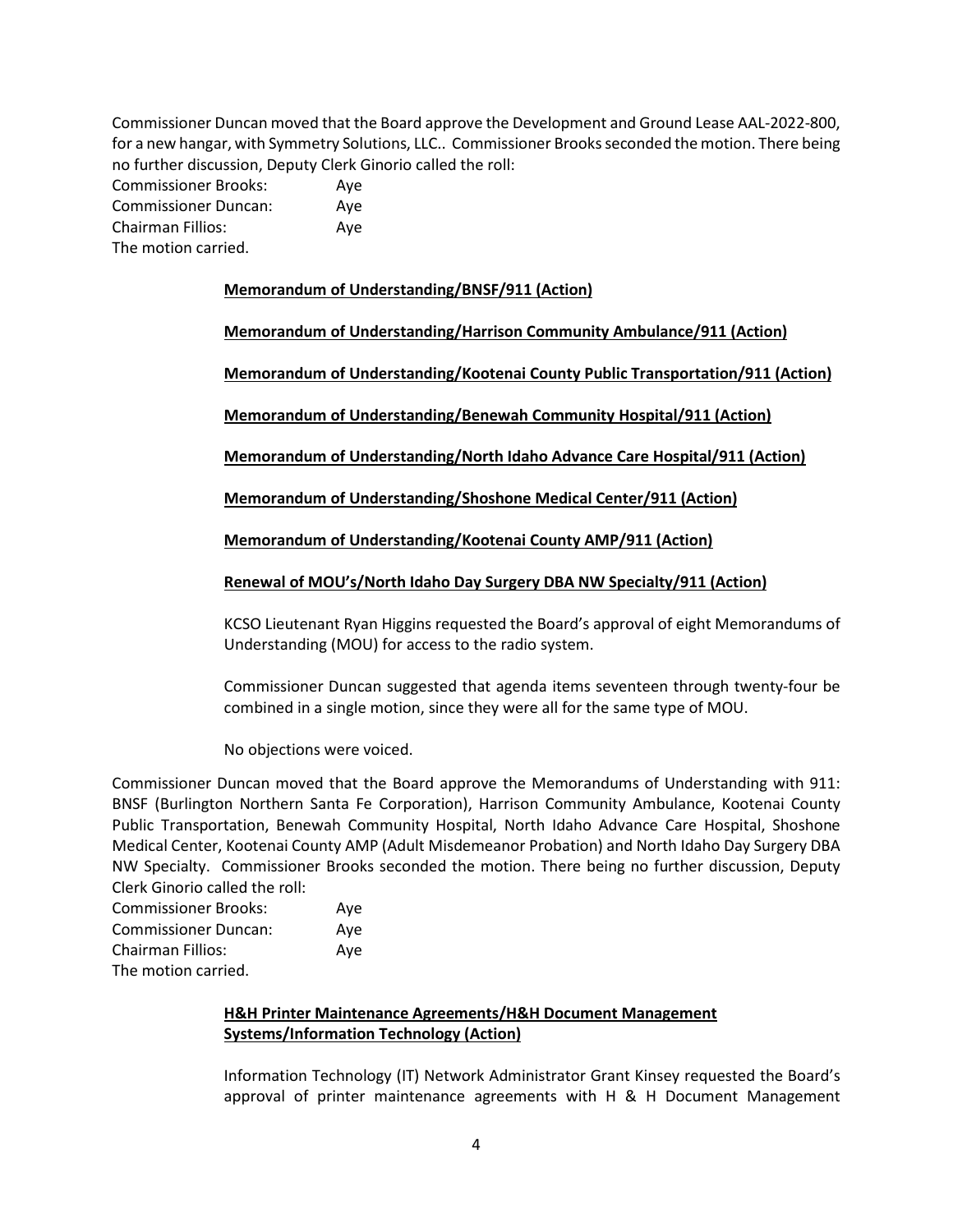Systems. He explained that the agreements included both standard maintenance and the provision of toner. He stated that IT had researched this and confirmed that they could not provide these services more cheaply themselves.

Commissioner Brooks moved that the Board approve H & H Printer Maintenance Agreements with H & H Document Management Systems for Information Technology. Commissioner Duncan seconded the motion. There being no further discussion, Deputy Clerk Ginorio called the roll:

Commissioner Brooks: Aye Commissioner Duncan: Aye Chairman Fillios: Aye The motion carried.

Mr. Kinsey exited the meeting at 2:14 p.m.

# **Grant Application/Idaho Community Development Block Grant Addendum Phase 2/Panhandle Village Water System Improvements/Idaho Department of Commerce \$500,000/No Match Requirement/Resource Management Office (Action)**

Resource Management Office (RMO) Director Jody Bieze requested the Board's approval of a grant application for Panhandle Village Water System Improvements through the Idaho Department of Commerce. She said that the grant amount was \$500,000 and had no match requirement.

Commissioner Duncan moved that the Board approve the grant application for the Idaho Community Development Block Grant Addendum Phase 2 regarding Panhandle Village Water System Improvements with the Idaho Department of Commerce. Commissioner Brooks seconded the motion. There being no further discussion, Deputy Clerk Ginorio called the roll:

| <b>Commissioner Brooks:</b> | Ave |
|-----------------------------|-----|
| <b>Commissioner Duncan:</b> | Ave |
| <b>Chairman Fillios:</b>    | Aye |
| The motion carried.         |     |

# **Grant Application/SFY23 Substance Abuse Block Grant/Idaho Office of Drug Policy \$7,578/No Match Requirement/Juvenile Diversion (Action)**

Juvenile Diversion Supervisor Douglas Hall requested the Board's approval for a grant application in the amount of \$7,578 from the Idaho Office of Drug Policy. He explained this grant would be used for the drug and alcohol class his department teaches. He noted that there were no matching funds required.

Commissioner Brooks moved that the Board approve the grant application to the SFY23 Substance Abuse Block Grant under the Idaho Office of Drug Policy for \$7,578, for Juvenile Diversion. Commissioner Duncan seconded the motion. There being no further discussion, Deputy Clerk Ginorio called the roll:

| <b>Commissioner Brooks:</b> | Aye |
|-----------------------------|-----|
| <b>Commissioner Duncan:</b> | Aye |
| Chairman Fillios:           | Ave |
| The motion carried.         |     |

Mr. Hall exited the meeting at 2:16 p.m.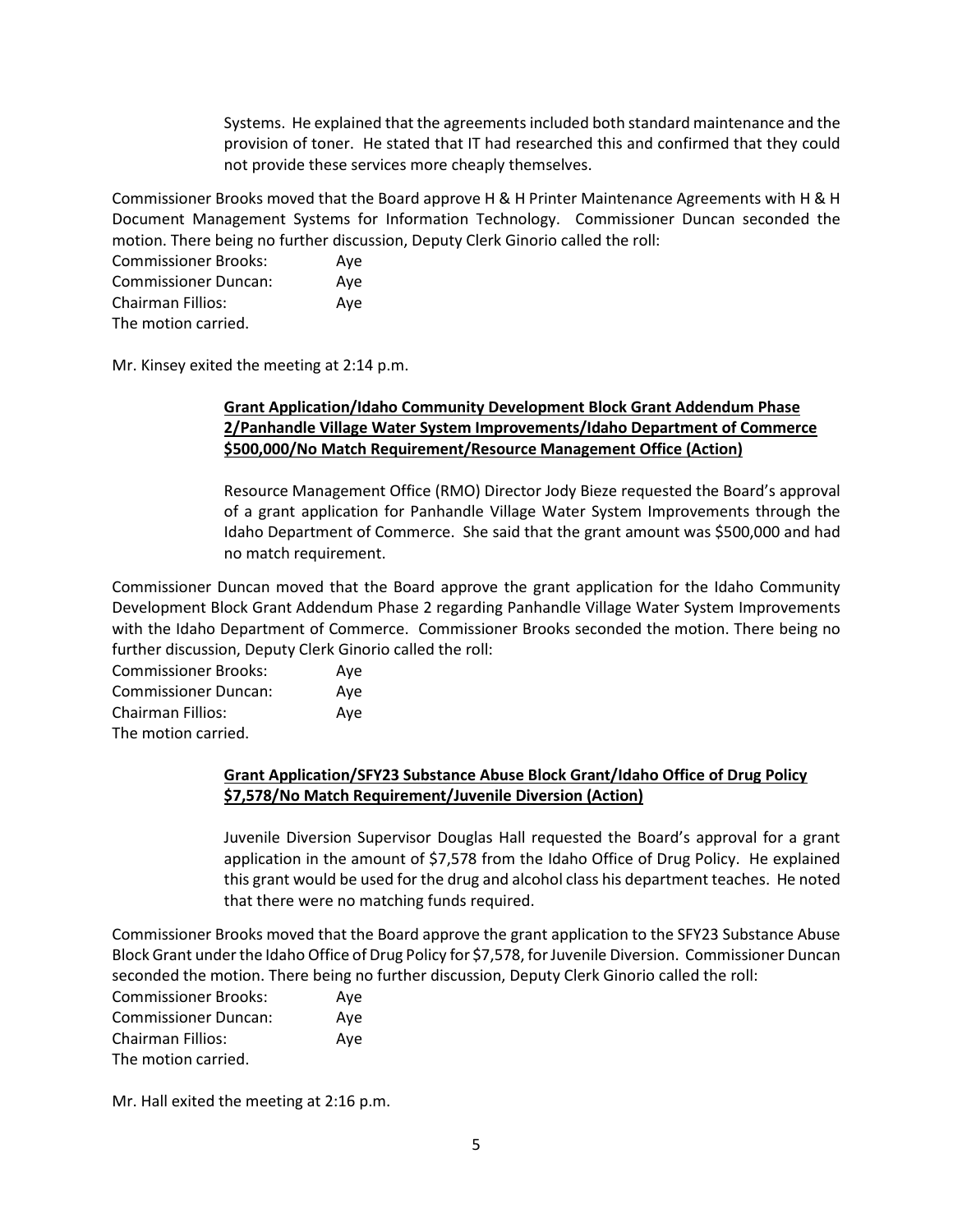# **Service Award – Weapon – Badge/Retirement for Undersheriff Dan Mattos/Sheriff (Action)**

KCSO Personnel Technician Marcia Heglie requested the Board's approval to award KCSO Undersheriff Dan Mattos his badge and service weapon upon retirement in May.

Commissioner Duncan moved that the Board award the weapon and badge upon retirement to Undersheriff Dan Mattos. Commissioner Brooks seconded the motion. There being no further discussion, Deputy Clerk Ginorio called the roll:

| <b>Commissioner Brooks:</b> | Aye |
|-----------------------------|-----|
| <b>Commissioner Duncan:</b> | Aye |
| Chairman Fillios:           | Ave |
| The motion carried.         |     |

# **Financial/Budget: Deputies Receiving ARPA Funds while Enrolled at NIC/Sheriff/Patrol (Action)**

KCSO Captain Stuart Miller explained that three Sheriff's Office students received ARPA (American Rescue Plan Act) checks in the amount of \$250 while they were enrolled in classes for credit at NIC (North Idaho College). He stated that Legal had been consulted and had said it was the Board's decision.

Captain Miller said that he would recommend that they allow the students to keep the funds. He remarked that he did not know how long this ARPA program would last and that future students would probably not get such payments. He said students had received them last semester and this semester.

Commissioner Brooks moved that the Board approve the Deputies receiving ARPA funds while enrolled at NIC. Commissioner Duncan seconded the motion. There being no further discussion, Deputy Clerk Ginorio called the roll:

| <b>Commissioner Brooks:</b> | Ave |
|-----------------------------|-----|
| <b>Commissioner Duncan:</b> | Ave |
| Chairman Fillios:           | Ave |
| The motion carried.         |     |

Captain Miller exited the meeting at 2:19 p.m.

### **Memorandum of Agreement/Nez Perce County/Public Defender (Action)**

Chairman Fillios explained that this agreement was to provide defense services for a capital case.

Commissioner Duncan said that Civil Deputy Prosecuting Attorney R. David Ferguson had not yet reviewed the Memorandum. She said she would ask him to read through it, but that it was the same sort of agreement they had entered into in the past.

Chairman Fillios confirmed that this was the same sort of agreement that Kootenai County had with Boundary County.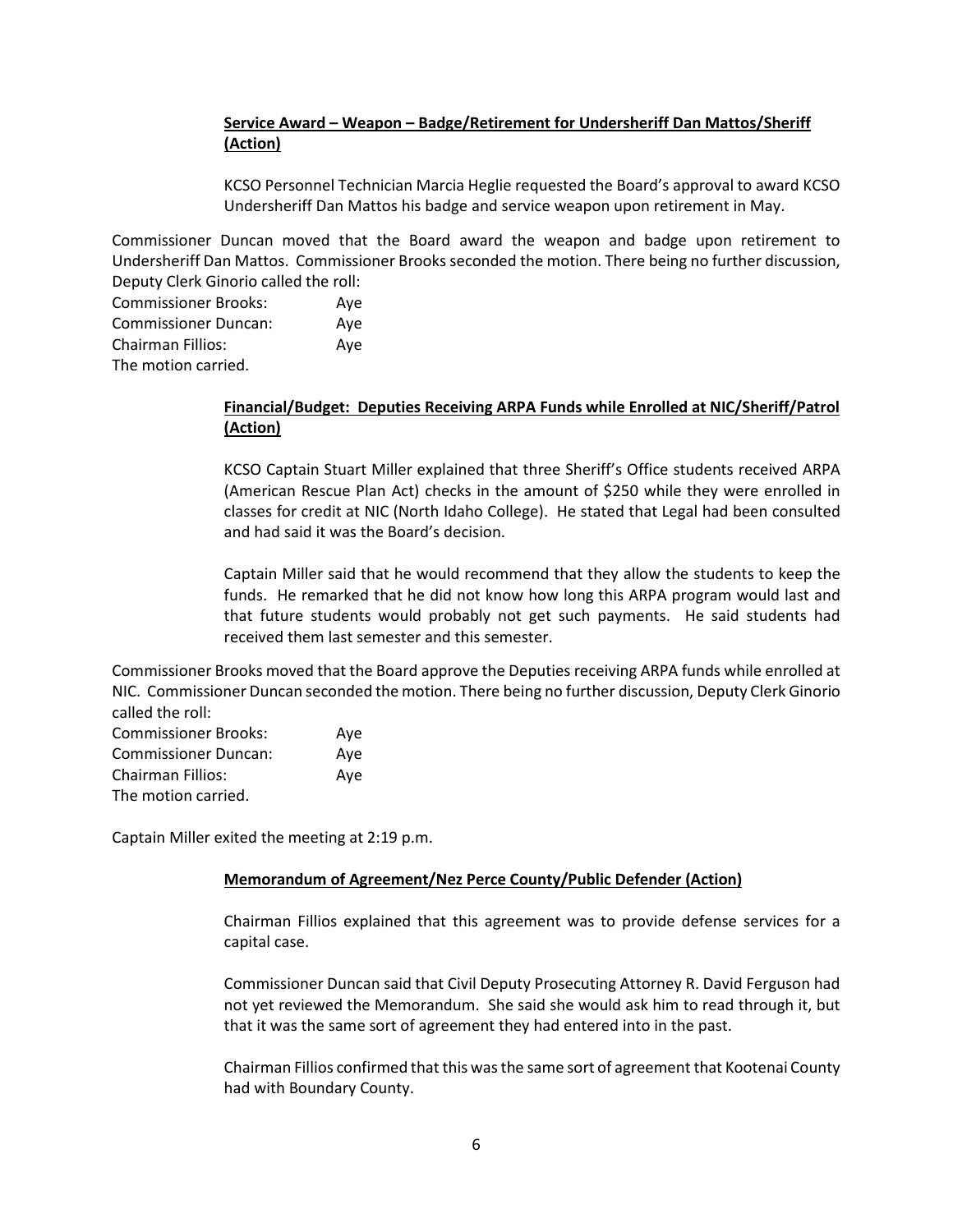Commissioner Duncan moved that the Board approve the Memorandum of Agreement with Nez Perce County for Public Defense assistance. Commissioner Brooks seconded the motion. There being no further discussion, Deputy Clerk Ginorio called the roll:

| <b>Commissioner Brooks:</b> | Aye |
|-----------------------------|-----|
| <b>Commissioner Duncan:</b> | Ave |
| <b>Chairman Fillios:</b>    | Aye |
| The motion carried.         |     |

Chairman Fillios suggested that item thirty-one on the agenda, "Review of Real Estate Market Forum for Kootenai County," be moved to the end of the meeting.

### **Resolution 2022-20/Surplus Equipment and Assets Deletion KCSO/Sheriff (Action)**

KCSO Administrative Assistant Bridget Gernns requested the Board's approval of Resolution 2022-20, for surplus equipment and asset deletion.

Commissioner Duncan asked if the snowmobiles listed as part of the assets to be deleted had been offered to other departments in the County.

Ms. Gernns said she thought they were being shifted to another department, but that she would double-check with KCSO Sergeant Ryan Miller to confirm this.

Commissioner Duncan moved that the Board approve Resolution 2022-20, for surplus equipment and asset deletion for the Sheriff's Office. Commissioner Brooks seconded the motion. There being no further discussion, Deputy Clerk Ginorio called the roll:

| <b>Commissioner Brooks:</b> | Ave |
|-----------------------------|-----|
| <b>Commissioner Duncan:</b> | Ave |
| Chairman Fillios:           | Ave |
| The motion carried.         |     |

### **Invocation to Open Business Meeting (Discussion)**

Chairman Fillios reminded those present that a request had been made at last week's Business Meeting by one of the INCH (Inland Northwest Christian Homeschoolers) participants that Business Meetings be started with a prayer in the future.

Commissioner Duncan commented that this had not been a tradition of the Kootenai County Board of Commissioners but that she would support the inclusion of a moment of silence. She said she suggested this in order to avoid other specific religions groups or organizations feeling they needed to make similar requests.

Commissioner Brooks said that he would not object. He commented that he, himself, was a Quaker and most of their meetings were silent anyway.

Chairman Fillios said he would not object to a 30 second moment of silence. He agreed with Commissioner Duncan's point that, since this was an administrative item, no motion was required.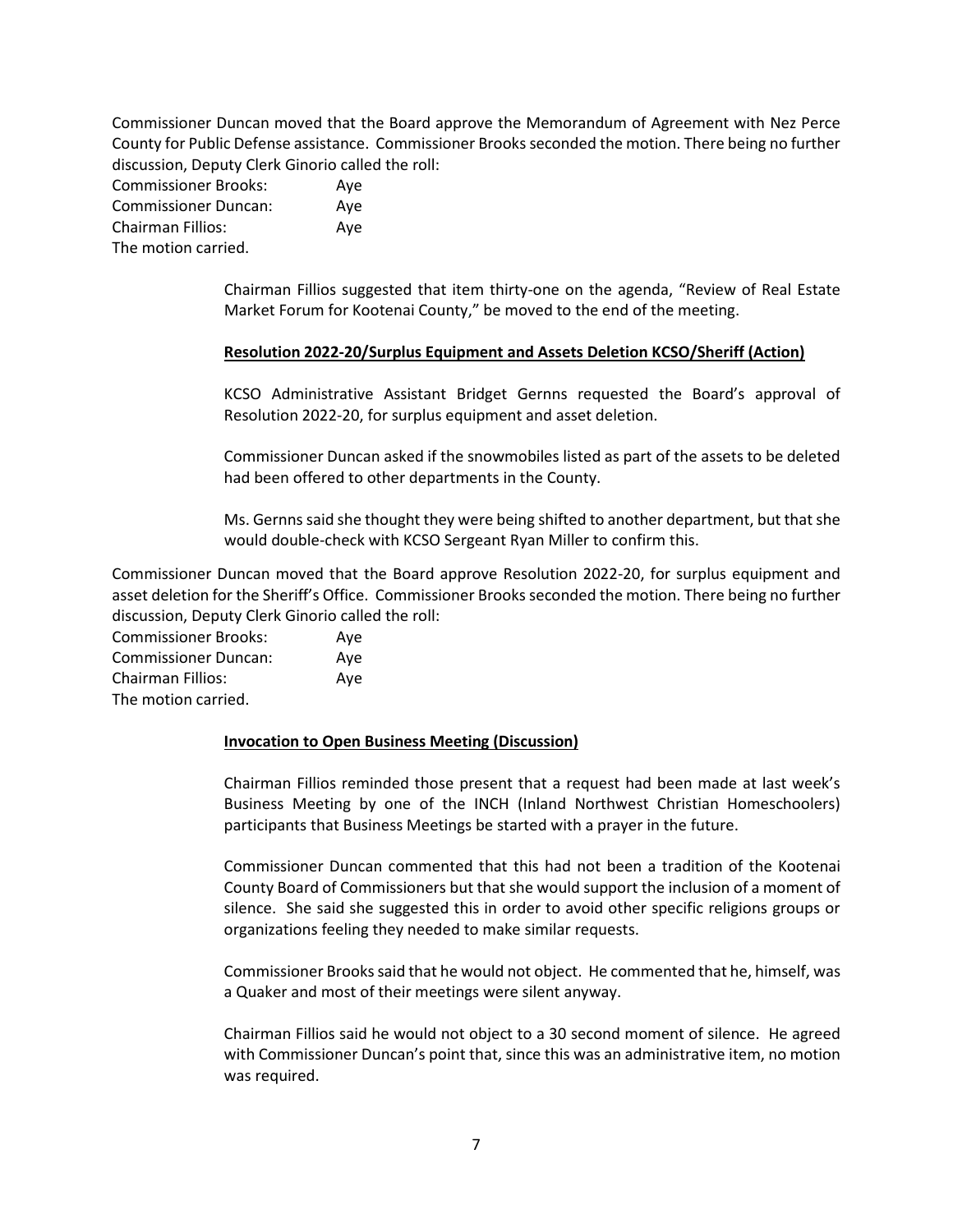Commissioner Duncan said she would speak to BOCC Administrative Supervisor Leighanna Keiser about adding this to the agenda in the future.

### **State of the County Address/April 5 (Discussion)**

Commissioner Duncan confirmed that the State of the County Address would be given on April 5, 2022. She asked that they could decide the topics that each Commissioner would cover, to avoid overlap.

Chairman Fillios commented that former BOCC Communications Manager Nancy Jones had offered the introduction and opening remarks. Since she had departed, he offered to open it himself. He said that, as in the past, each Commissioner would speak about the departments that they served as liaison.

Commissioner Duncan said the other two topics she felt should be covered were open space and ARPA.

It was generally agreed that Chairman Fillios would review the County's financial status and open space planning in his opening remarks and Commissioner Duncan would discuss ARPA.

Commissioner Duncan reminded those present that she planned to hold a Town Hall Meeting on March 8, 2022 in Meeting Rooms 1A & 1B to get public feedback on the use of ARPA funds. She said she still suggested that a public hearing be held, but that could be held after the ARPA Taskforce had presented their recommendations.

Commissioner Brooks indicated he would be content to speak only about his liaison departments.

Mr. Ferguson exited the meeting at 2:24 p.m.

### **Status Update Pending Items (Discussion)**

### Facilities Expansion

Commissioner Duncan said that LCA (Lombard Conrad Architects) would begin work on elevations and outside drawings. She confirmed that they were still operating under the first phase of the contract with Kootenai County. She said the BOCC needed to secure funding for the project and decide whether they wanted to pursue hiring a CMGC (Construction Manager General Contractor) or the design/bid/build process. She noted that a presentation had been offered on differences in those options and she could arrange a meeting if a second Commissioner expressed support.

Chairman Fillios offered his support for the proposed presentation.

Commissioner Duncan said she could arrange the meeting for around March 15, 2022.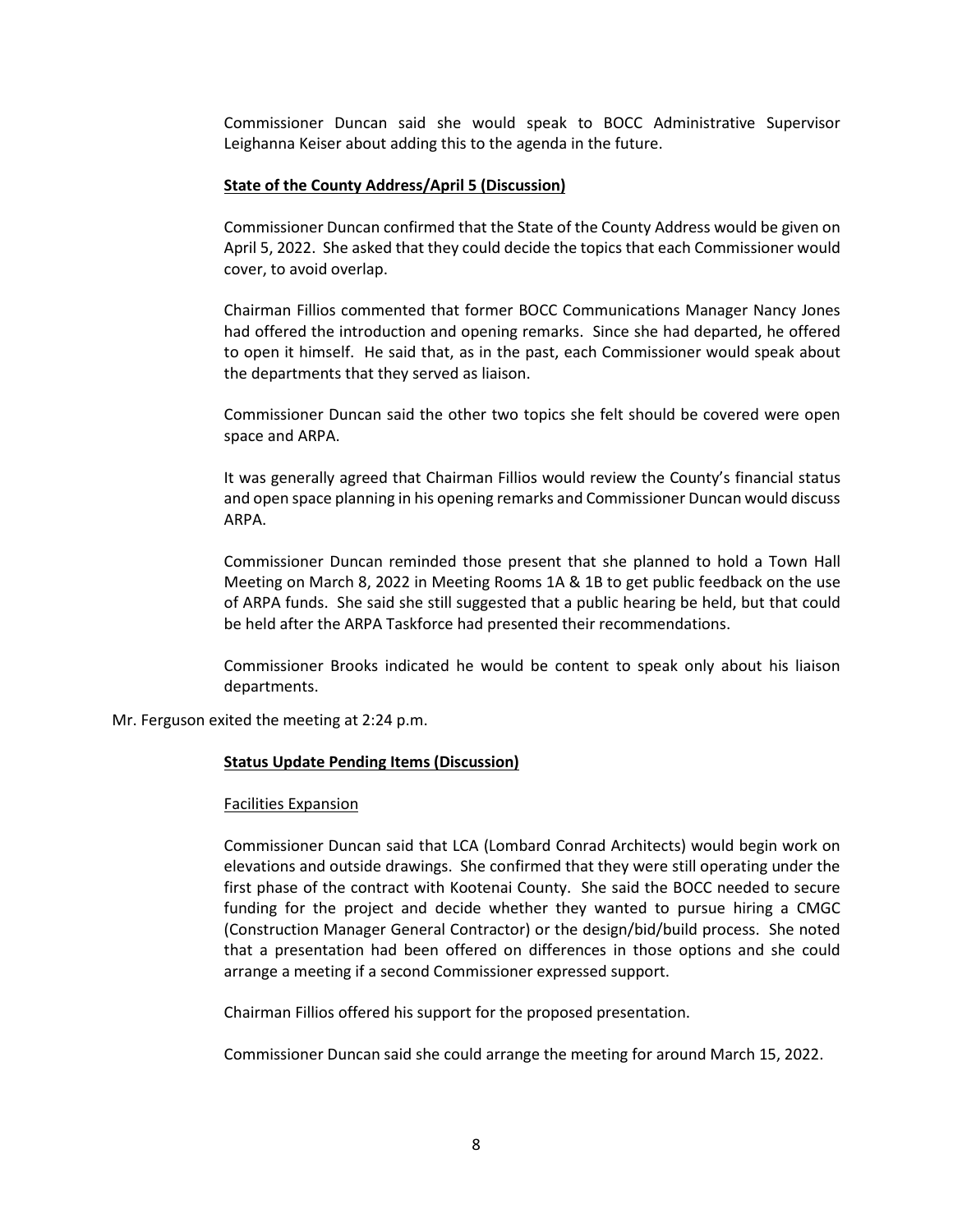### PAC Airport Lease

Commissioner Duncan stated that March 24, 2022 was the next PAC (Panhandle Area Council) meeting, so they could expect an update after that.

### Skeet & Gun Club

Commissioner Brooks indicated he had not received any response on this yet.

Commissioner Duncan said she did not expect to hear from them for a couple of months because their lease did not end until April, 2023.

### Financial Snapshot

The next financial snapshot will be provided during the March 1, 2022 Business Meeting.

### Impact Fee Analysis

Commissioner Brooks said that they were just waiting for the BOCC to sign the contract before proceeding.

Commissioner Duncan said the contract would be presented for Board approval during the March 1, 2022 Business Meeting. She reminded those present that a morning meeting with Galena Consulting was planned for the same day.

#### ARPA Statement

Chairman Fillios read the prepared ARPA statement into the record.

### **Review of 2022 Real Estate Market Forum for Kootenai County (Discussion)**

Chairman Fillios shared the high points of the 2022 Real Estate Market Forum for Kootenai County. He explained that the purpose of the event was for representatives from the real estate community to comment on the events of the past year in Kootenai, Bonner and Spokane Counties, in both the residential and commercial sectors.

- Allen Dykes from Village Homes said they had seen an increase in multigenerational housing. He reported that over 25% of Americans were currently living in such situations, an increase from 7% ten years ago.
- Craig Smith from Hayden Homes reported ongoing problems with shortages in materials and labor, code updates and interest rates.
- Lindsey Allen, who was voted Realtor of the Year, announced that 17% fewer homes were sold in Kootenai County in 2021 than in 2020. A study performed by the University of Idaho found that 2,140 new homes were built in Kootenai County over the last year and it was predicted that another 21,397 by 2030.
- 41% of the refinances in the area were cash-out. 13% of homes in Kootenai County were vacant. 15% of new homes were second homes or built as investments.